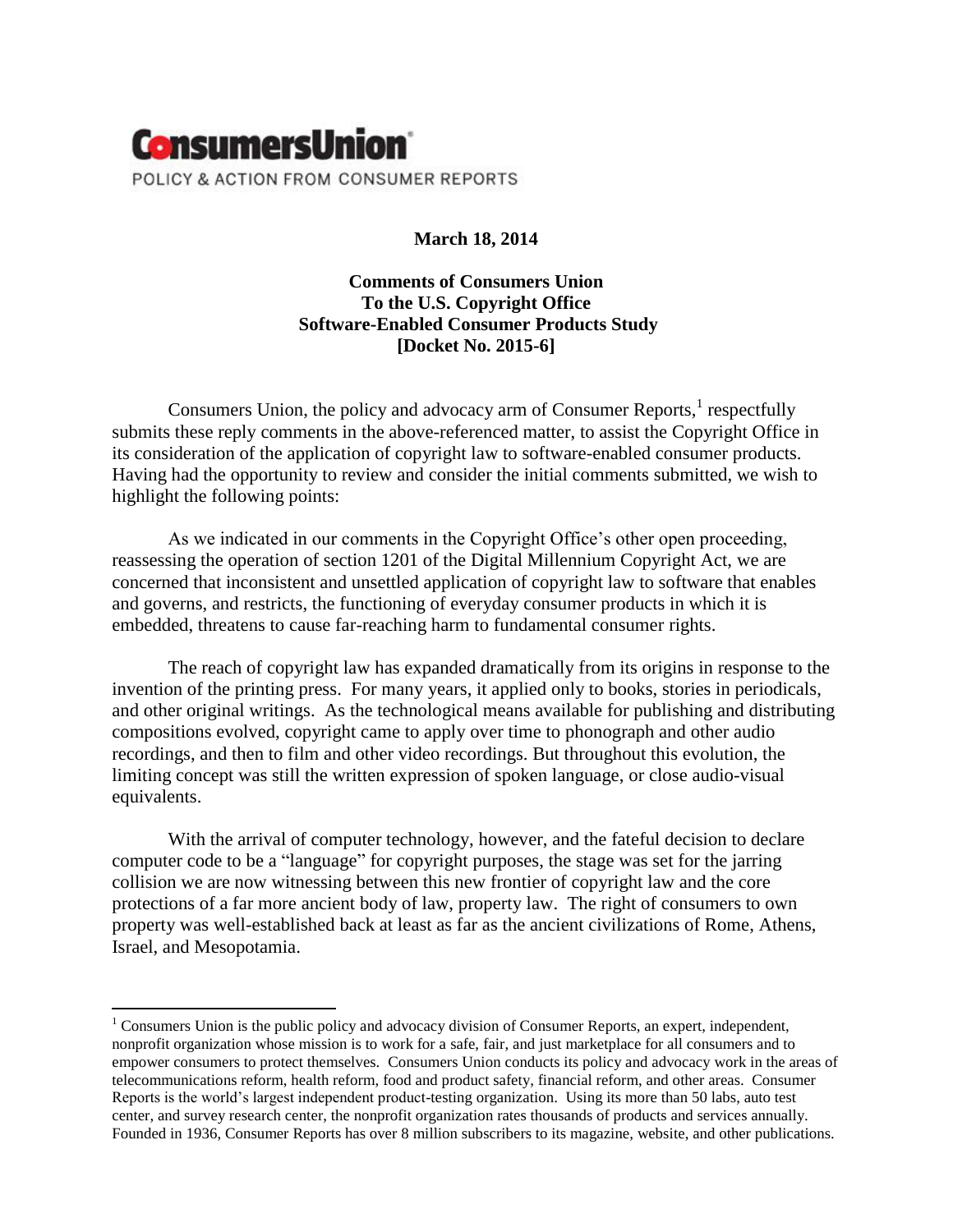We recognize the value of copyright law in nurturing and protecting incentives for innovation, both generally and in particular with respect to computer software. At the same time, it is important that the monopoly rights conferred on creators by the copyright laws be kept appropriately contained, so they do not spill over into broader, unjustified and counterproductive restraints on competition and consumer choice, and do not undermine long-established, fundamental rights and expectations of consumers regarding their ownership and dominion over the products they have lawfully acquired. Beyond these immediate effects on consumer rights and expectations, broader innovation is impeded if a product's manufacturer is given inordinately sweeping power to control how it is used once it has been released into the marketplace.

While we agree with those who urge care in making significant changes to the bedrock of copyright law, we believe specific and discrete clarifications to address specific legal uncertainties that have arisen in this collision of copyright law and property law are warranted in order to preserve those long-established consumer rights and expectations, as more and more consumer products – from toys to household appliances to medical devices to cars and farm tractors – become part of the Internet of Things.

Essentially, those consumer rights and expectations should be as equivalent as possible with respect to software-enabled consumer products as they have been for products containing no software. A consumer who purchases a product or otherwise lawfully acquires it should own it, and be able to use it – as he or she sees fit. That also includes selling or giving the product to someone else, complete with all its parts and contents and accessories. It includes being able to tinker with the product, to customize it, to improve its utility or performance, to get it repaired, or to remove its parts and use them in some other product. And it includes being able to choose how to accomplish any of those, or who to enlist or hire for assistance. Just as a dress can be resold in a consignment shop, or given to a friend, or donated to a thrift store; or re-hemmed, or mended, or have its buttons removed and used on another dress, either by the owner herself, or by hiring a seamstress.

And as more products collect and store data as one of their core functions, or in connection with those functions, ownership should also include ownership of that data and the right to access it. Just as a consumer can store photographs and term papers and lists and letters in a trunk and is free to retrieve them at any time, or keep notes on a pad in the glove compartment of a vehicle.

There is perhaps a natural inclination for courts and policymakers to be intimidated by the complexities of computer and digital technology, and to give undue deference to industry claims that products containing this complex technology require different treatment, more under the control of the manufacturer or original inventor. That inclination should be resisted. There is no reason that consumers should have to surrender their rights just because products have become more technologically complex.

We recognize that some product changes can have serious implications for safety. Ensuring product safety has been a bedrock objective of Consumers Union's mission since its founding 80 years ago. But safety considerations should not be dragged into copyright law,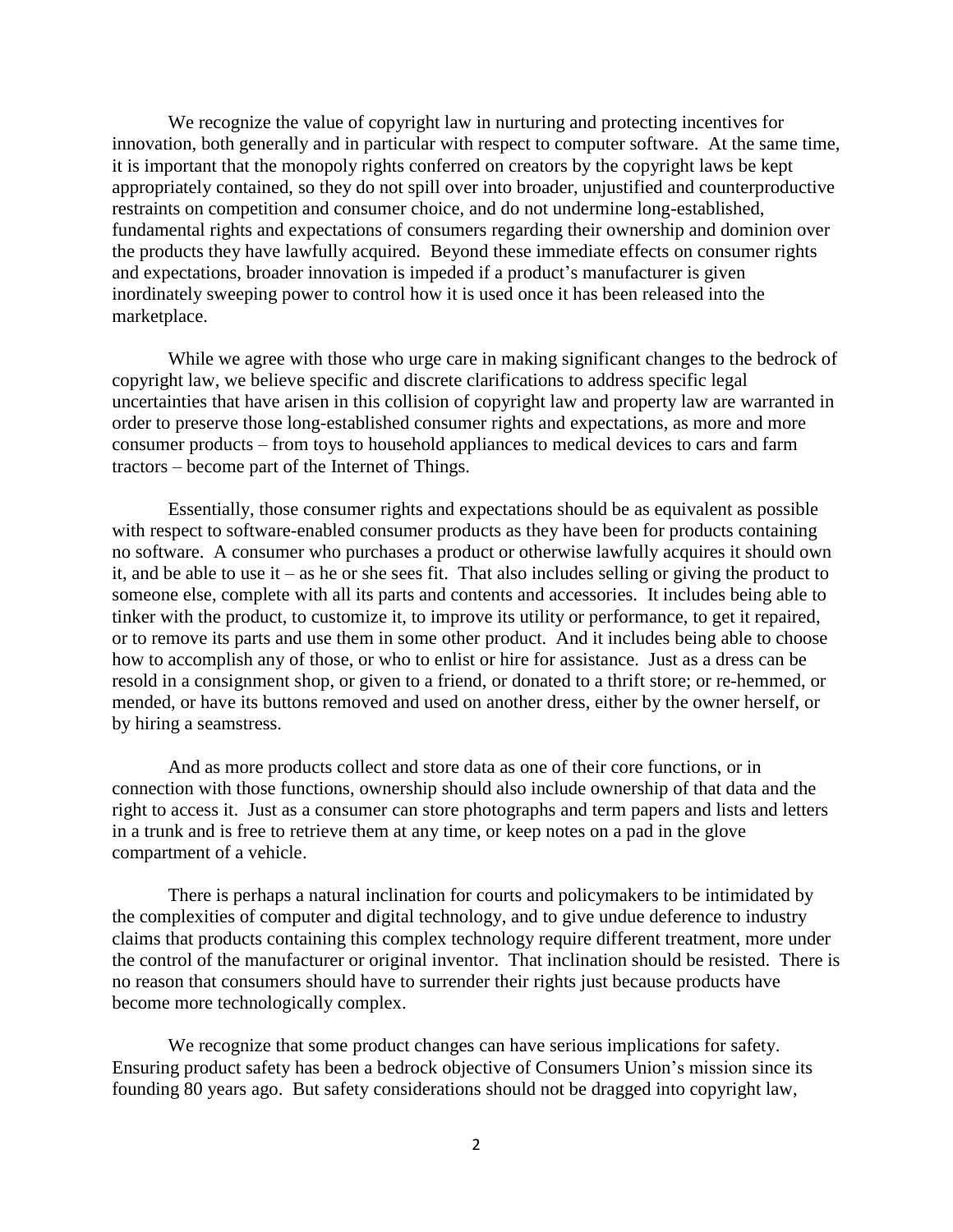where they are more apt to be used as a pretext for blocking competition and consumer choice and undermining rights of ownership.

The consumer rights issues at stake here were illuminated further for Consumers Union through our experience in recent years advocating for the right for consumers to unlock their mobile phones, to enable them to be used for connection to a different wireless network, under contract with a different service provider. In our comments in the other open proceeding, we recounted our frustrations with the need to keep litigating and re-litigating the justifications for an legal exemption to the Digital Millennium Copyright Act's prohibitions on accessing the software in the mobile phone to accomplish that unlocking – to remove the legal cloud over the right to keep phone manufacturers and wireless providers from arbitrarily turning useful phones into worthless junk.

### **Ownership of Product Should Include Ownership of Contents**

But in working to restore that right in Congress, we also had to deal with a hidden trap – that the right to unlock, in its most recent iteration, had not been granted to the consumer who owned the phone, but had instead been limited to "the owner of the copy of the computer program" inside the phone. This meant that, if we simply restored the right as it had most recently existed, the software creators and the phone manufacturers and the wireless service providers could have easily nullified the right. They could simply have slipped a sentence into the fine print of the standard-form contract that consumers are supposedly agreeing to when they click the "I agree" box as directed by the sales clerk. That sentence would state that they were retaining technical ownership of the technology inside the phone, specifying that the consumer was being granted only a "license" to use the technology. It would have come as a surprise to most consumers that the phone they purchased was not really a phone, but merely the shell of a phone.

We were able to get this hidden trap fixed in the legislation restoring the right to unlock, and to get it fixed permanently, so that the right to unlock is held by the owner of the phone. That's consistent with common-sense consumer expectations of what ownership means.

This same hidden trap is potentially lurking in all software-enabled consumer product sales, and we believe it should be clarified for all of them. If you buy the product, or otherwise lawfully acquire it, you own it, and that should mean owning not just the shell of the product, or its packaging, but its contents, what makes it function, and the fruits of its use. Those contents are yours to do with as you see fit. And when you resell or give away or donate the product to someone else, the ownership rights to the contents of the product stay with it unless, as in the case of personal data the product collects, you decide to remove that data and keep ownership.

That wouldn't mean, as some suggest, that owning the copy of the software inside the product means having an unlimited right to make copies of the software and use the software in in other products or sell it multiple times. There is an essential, categorical difference between owning a copy of the software inside your product, and owning a copyright interest in it. However, we do believe that the consumer should have the right to transfer that single copy of the software into a different product for use there, as long as the copy does not remain in (or is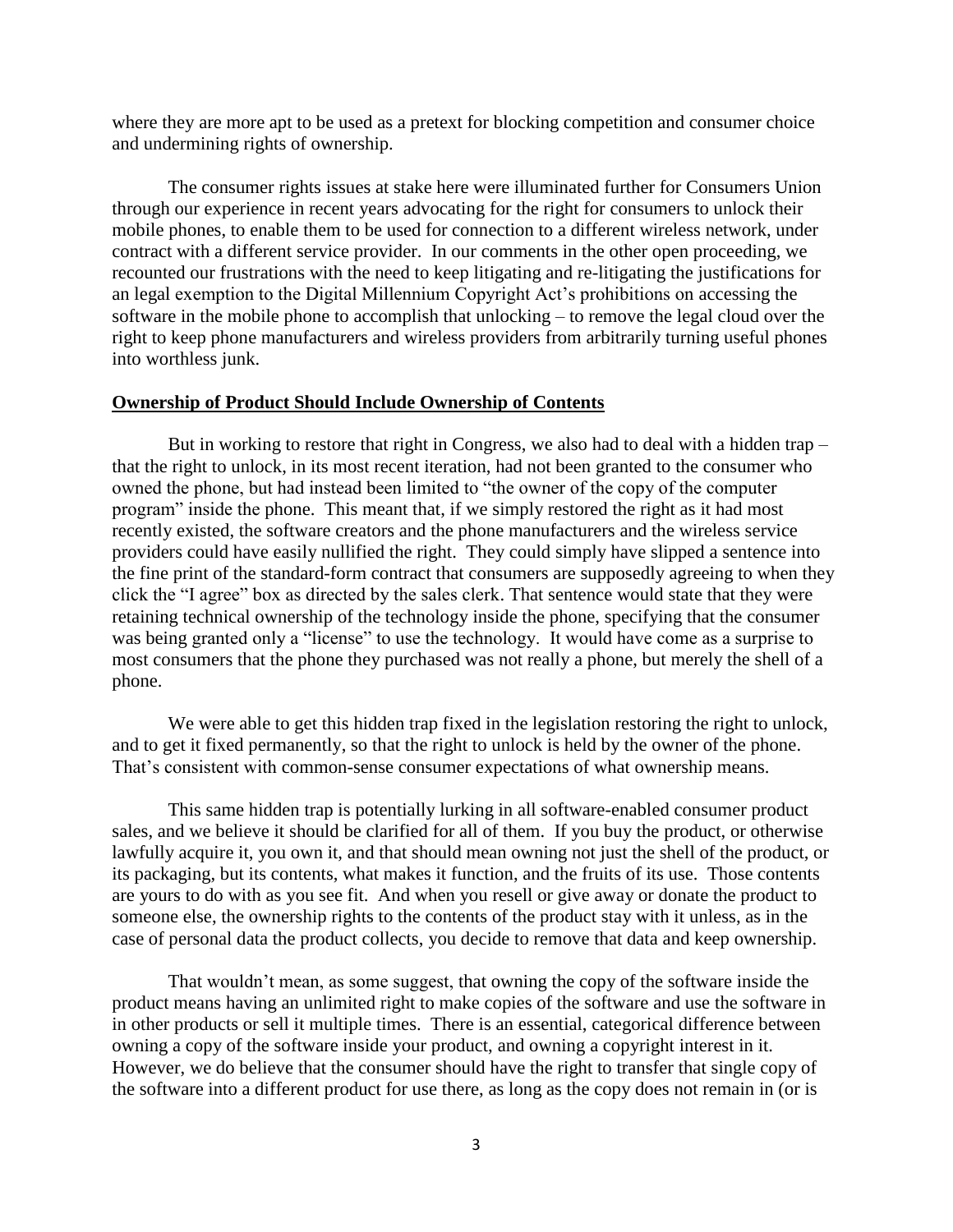no longer used in) the original product in which it was contained – just as a button may be removed from one dress and sewn onto another.

Nor would it mean, as some suggest, that a service agreement must always travel with the product. If someone sells or gives you an electric hair dryer, you still have to pay for electric power. But you do own the electric plug at the end of the cord, which enables you to interconnect to access the electric power; the same should be true for more technologically complex interfaces that enable the operation and interconnection desired by the consumer. In addition, whatever software updates and error correction patches are provided to the original purchaser of the product, whether pursuant to the sales agreement or pursuant to company policy, should be provided on the same terms to the person who acquires the product from the original purchaser. That's an essential element of full transferability of ownership of the product, a right inherent in ownership.

### **Simple Use of a Product Is Not Infringement**

Another uncertainty in consumer rights that was illuminated in our efforts to restore the right to unlock mobile phones is how the law treats the fact that often the engagement of computer software in a product, simply in order to operate the product, technically entails copying the software, within the product, as part of its operation. In the context of crafting an exemption to the section 1201 prohibitions on access to software, this issue was resolved implicitly as part of the restoration of the right to unlock. But it needs to be resolved explicitly, and definitively, for all products. This is not "copying" in the infringement sense, and should not require the user of the product to obtain permission from the holder of the copyright in the software.

#### **Addressing Uncertainty in the Law**

These two principles – that a product includes its component parts and contents, and that being able to use the product is an inherent right of having lawfully acquired it – would seem beyond dispute. They are embodied in some of our earliest copyright law precedents, including the doctrines of fair use and first sale, and they have been recently reaffirmed in the specific context of computer software. 2 Congress has attempted to further clarify their applicability to computer software in section 117 of the Copyright Act, as amended on several occasions. And yet in the software world, they continue to be litigated and re-litigated, keeping them in legal limbo. It is time to make an effort to lay them to rest.

Making these two discrete clarifications, of what many believe to be well-established principles of copyright law, would go far toward addressing the concerns that have been voiced regarding the appropriate and balanced application of those principles to software-enabled consumer products, in the best interests of consumers, and in the best interests of competition and innovation, which benefits both consumers and the overall economy. Although in an ideal world, these clarifications might be accomplished in the courts, legislation may be warranted to accomplish it expeditiously. One possible approach for clarifying the issues surrounding

<sup>&</sup>lt;sup>2</sup> See, e.g., Kirtsaeng v. John Wiley & Sons, \_\_\_ U.S. \_\_, 133 S. Ct. 1351 (2013); Adobe Systems v. Christenson, \_\_ F.3d \_\_ (9th Cir., Dec. 30, 2015); Krause v. Titleserv, 402 F.3d 119 (2d Cir. 2005); Chamberlain Group v. Skylink Technologies, 381 F.3d 1178 (Fed. Cir. 2004).